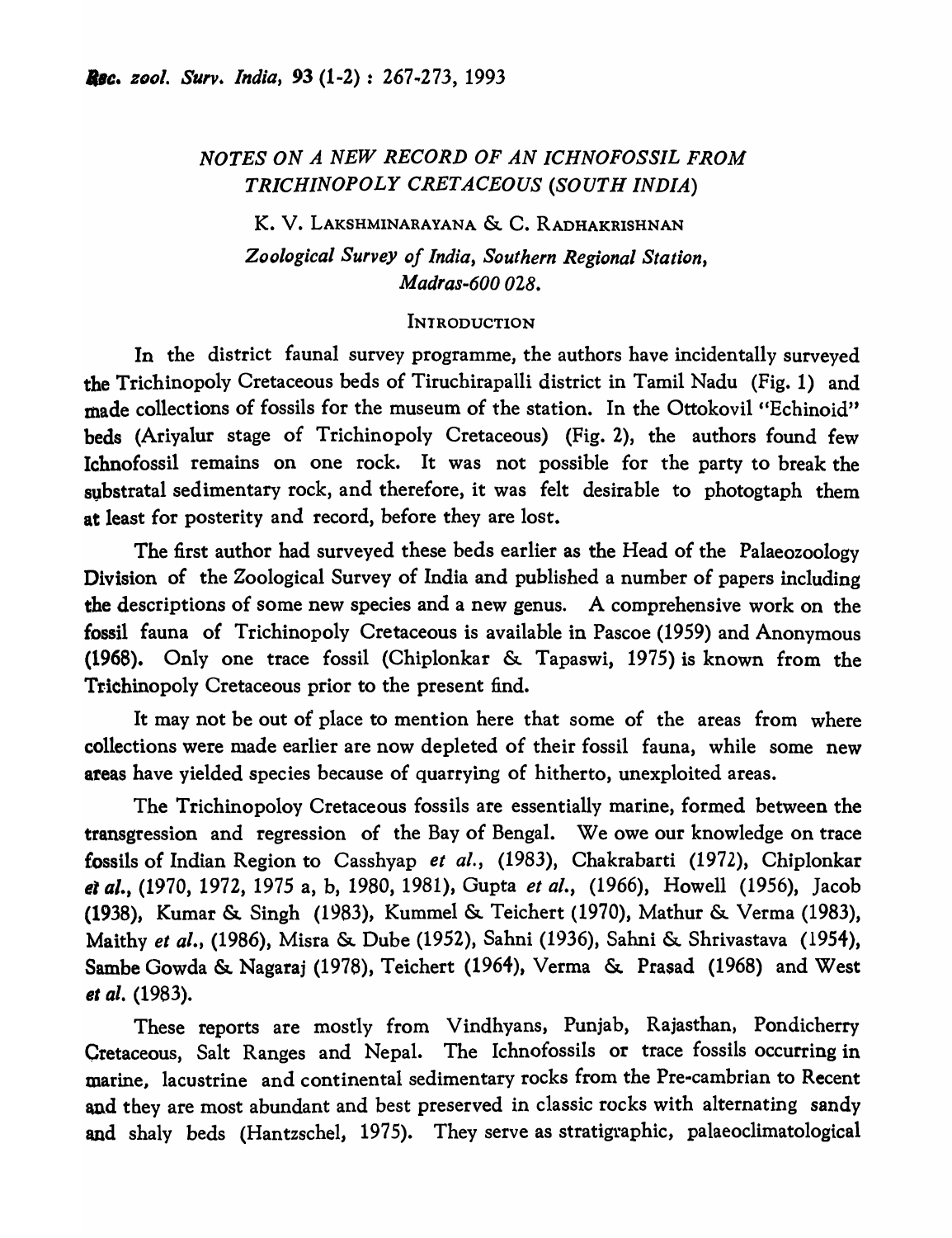and ethnological indicators of the extinct and more recent animals. Seilacher (1970) considers them very useful for the age determination and stratigraphic correlation of the otherwise "unfossiliferous" beds.



Fig-I

Fig. 1. Stratigraphic map of Tiruchirapalli (Trichinopoly) District showing the fossil Cretaceous beds. (After Lakshminaryana & Saha, 1979).

*The International Code of Zoological Nomenclature* 1964, included under trace fossils or *Lebensspur*, the works of animal(s) viz., fossil and recent tracks, trails, burrows, borings, coprolites, etc. Abel (1912), while defining his *Lebensspur,* in addition included the death agony, pathological phenomena, symbiotic and parasitic associations, gastroliths, etc. *(vide* Hantzschel, *op cit.).* Osgood (1970) considered the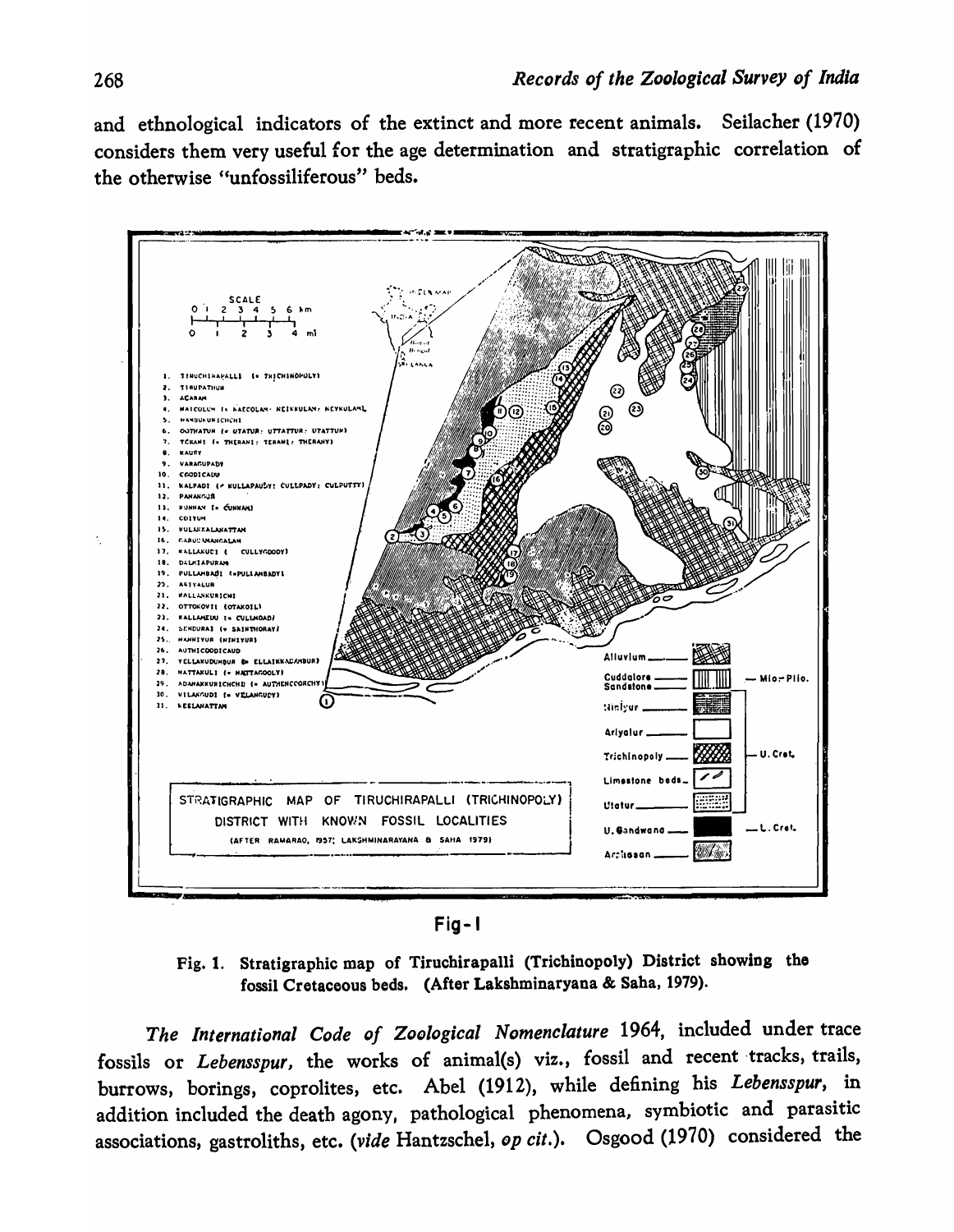trace fossils as evidences of the activity of an organism in, or on the sediment produced by some voluntary action of that organism. Simpson (1957), restricted the term to the



 $Fig - 2$ 



Fig - 30



 $Fig - 3b$ 

- Fig. 2. "Echinoid" beds near Ottokovil.
- Fig. 3. *Haentzschelinia* sp., a new record of Ichnofossil in the "Echinoid" beds: (a) general view ; (b) enlarged.

activity of an animal moving on, or in the sediment at the time of its accumulation which excludes borings in the shells or in consolidated sediment.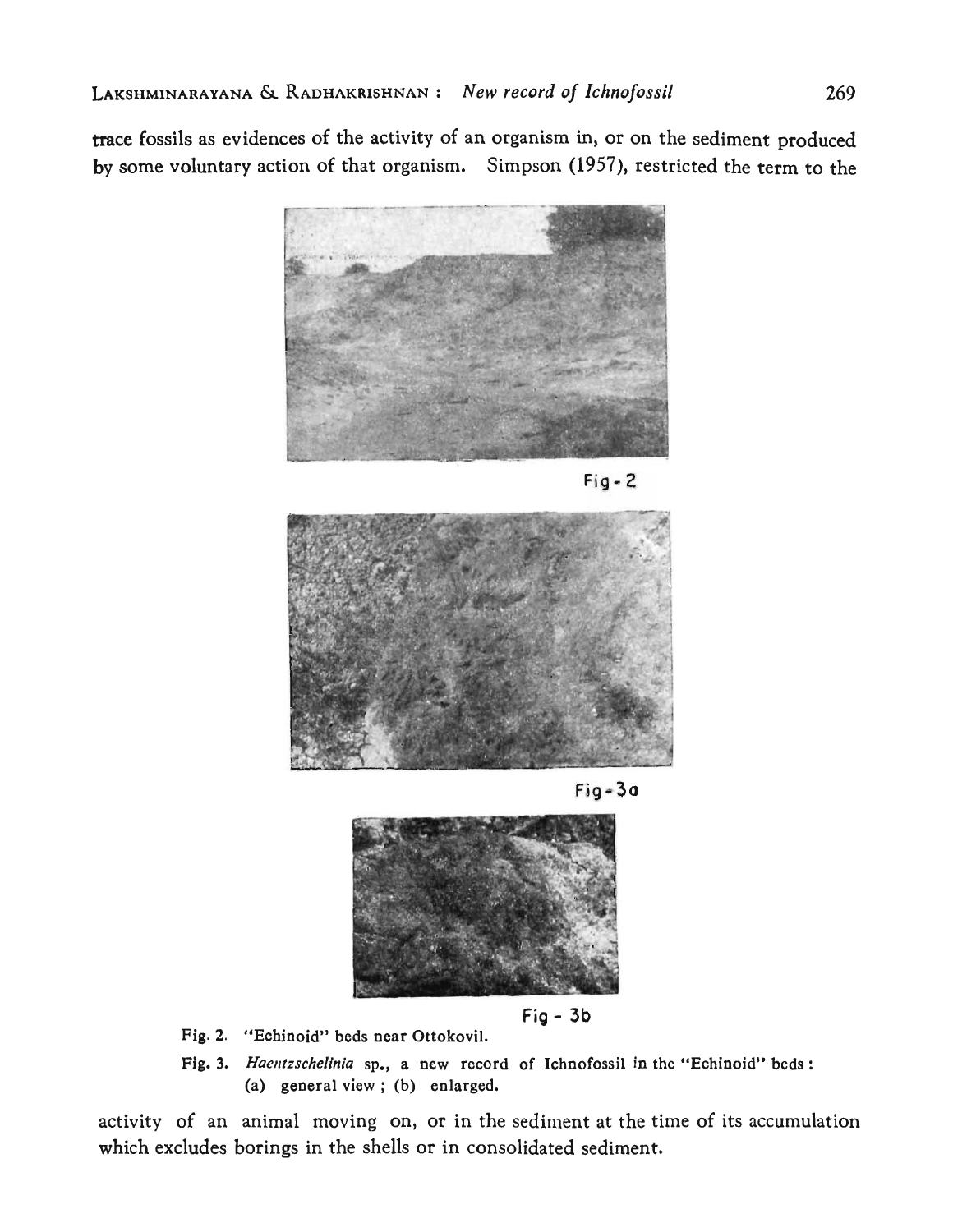More recent traces or trails formed by extant animals are found on the surface of sediments and the same may be true of the extinct species also as exogene epireliefs. The surficial trails formed in marine environment especially in shallow water with tidal environments according to Hantzschel (1975), have very little chance of preservation, since they are often destroyed by tidal wave action. However, certain conditions, such as, rapid drying up of the shore bottom, mucus cementation of the sediment, filling up of the trails by wind blown sand, or rapidly accumulated sediment can fossilise, the surficial trails. The are also most common in quite, current free deep waters. Ethologically, the surficial trails are movement traces, like running or crawling and more seldom swimming trails, resting traces or sediment ingesting trails (Hantzschel, 1975).

## MATERIAL

Series of argillaceous impressions found on a rock in the "Echinoid" beds near Ottokovil (Ariyalur stage of Trichinopoly Upper Cretaceous), (fig. 3), Tamil Nadu (S. India).

# **DESCRIPTION**

Hantzschel (1962, 1975) listed all known Ichnofossils providing brief descriptions, The work is well illustrated. Basing on the work, the *Ichnofossil* observed by us can be easily relegated to the *lchnogenus Haentzschelinia* Vyalov, 1964. The genus belongs to the stellar type of Ichnofossils. Hantzschel (1975) redescribed the Ichnofossil as star like trail with elevated centre, about 5 cm in diameter, generally with 6-10 radiating grooves rather irregularly and often unilaterally developed.

The genus is so far known from Triassic of Asia in N.E. Siberia of former U.S.S.R. and Upper Cretaceous of Germany. Therefore, the present find forms the first record of the genus from India. Our specimens may belong to yet another Ichnospecies, since the tentacular grooves range from 10-16. However, we are not naming it, since we have not collected the specimens for establishing a holotype.

## REMARKS

We named the beds, where the Ichnofossil was located as "Echinoid" beds (fig. 2) as *Hemicidaris* (Echinodermata) is the predominant form of fossil found here.

Though *Haentzschelinia* Vyalov with type species *H. ottoi* (Geinitz) was originally described as a sponge, Hantzsehel *(op. cit.)* considers it as a feeding burrow made by crustaceans or worms. But the present authors opine that this Ichnofossil genus may be the marks of an apodous group of Holothurians (Echinodermata) whose tentacles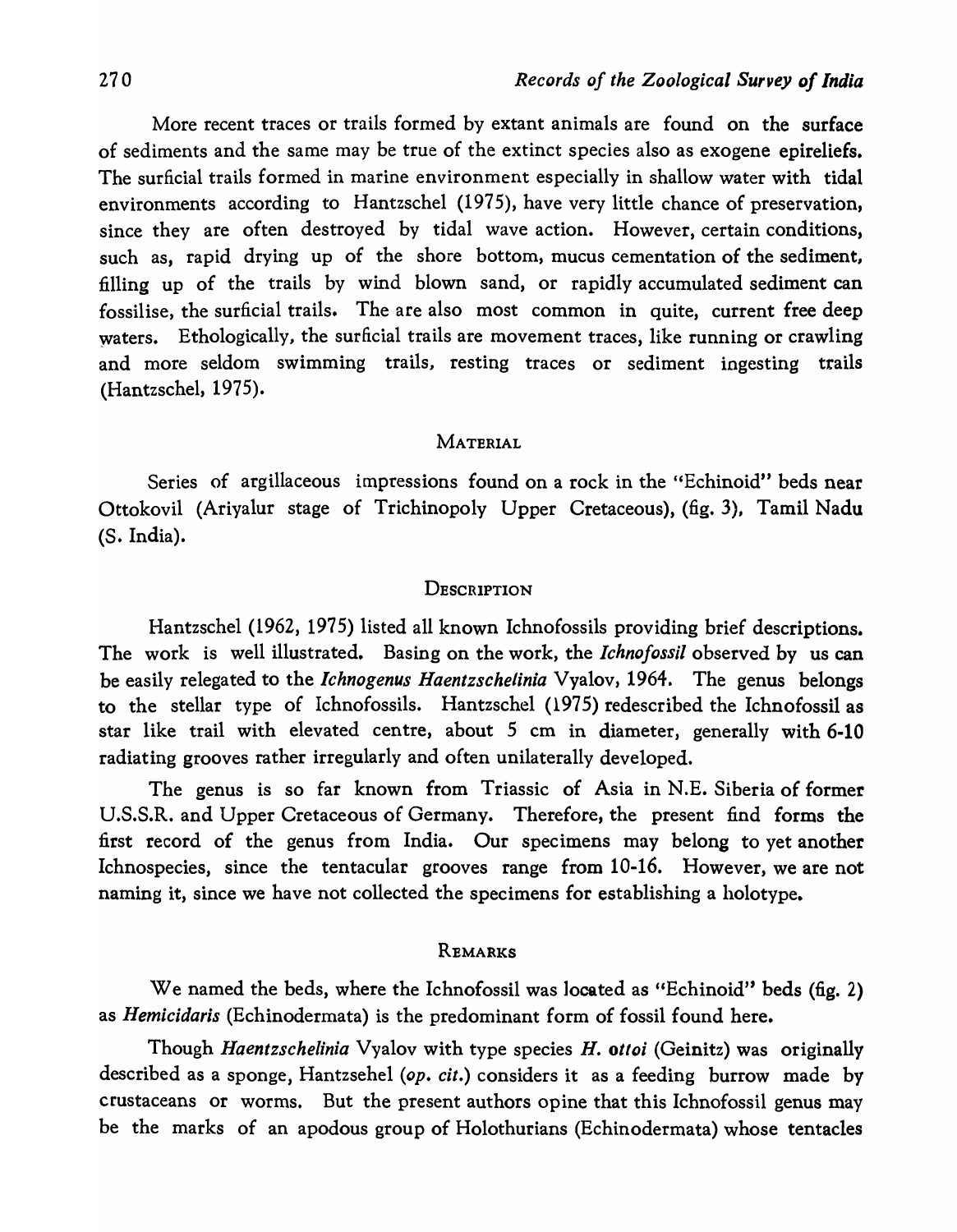range from 10 to 20 in numbers. Fossils apodous IIolothurians have also been repor ed during Cretaceous elsewhere.

### ACKNOWLEDGEMANTS

The authors thank Prof. M.S. Jairajpuri, Director of Zoological Survey of India, Calcutta, and Dr J.R.B. Alfred, Joint Director (SRS), Calcutta, for all facilities and encouragement.

### SUMMARY

In a recent survey, an Ichnofossil belonging to the genus *Haentzschelinia* Vyalov was discovered in the Ariyalur stage of Trichnopoly Cretaceous. It is the first record of the genus from India.

### **REFERENCES**

- Anonymous, 1968. Cretaceous Tertiary formations of South India, *Mera. Geol. Soc. India, Bangalore,* 2 : 380 p.
- Abel, O. 1912. Grundziige der Palaeobiologie der Wirbeltiere.- (B. Schweizerbart) Stuttgart: 708 P., 470 text figs.
- Casshyap, S. M., Pramendra D. C. V., Tewari, R. C. & Raghuvanshi, A. K. S. 1983. Ichnofossils from Bhuj Formation (Cretaceous) as palaeo-environmental parameter.- *Curr. Sci.,* 52 (2) : 73-74 figs. A-C.
- Chakrabarti, A. 1972. Beach structures produced by crab pellets.- *Sedimentology,* 18 : 129-134, text figs. 1-7.
- Chiplonkar, G. W. & Badwe, R. M. 1970. Tracefossils from the Bagh Beds.- J. *palaeont. Soc. India,* 14: 1-10, PIs. 1-3.
- Chiplonkar, G. W. & Badwe, R. M. 1972. Trace fossils from the Bagh Beds.- Part 11.- 1. *palaeont. Soc. India,* 15 : 1-5, PI. 1.
- Chiplonkar, G.W., Badve, R.M. & Ohare, M.A. 1980. Fossil coprolites from Indian Rock formations.- *Curr. Sci.,* 49 (16) : 640-641.
- Ghiplonkar, G.W. & Ghare, M.A. 1975. Occurrence of *Keckia anneleta* Glocker, in the Bagh Beds of Narmada Valley.- *Curr. Sci.*, 44 (16): 583-584, fig. 1.
- Chiplonkar, G. W., Ghare, M. A. & Badve, R. M. 1981. On the occurrence of Ichnogenus *Ichnyspica* Linck from Upper Jurassic Jaisalmer series, Rajasthan.- *Curr. Sci.*, 50 (3): 147.
- Chiplonkar, G.W. & Tapaswi, P.M. 1975. Chondrites Sternberg, A trace fossil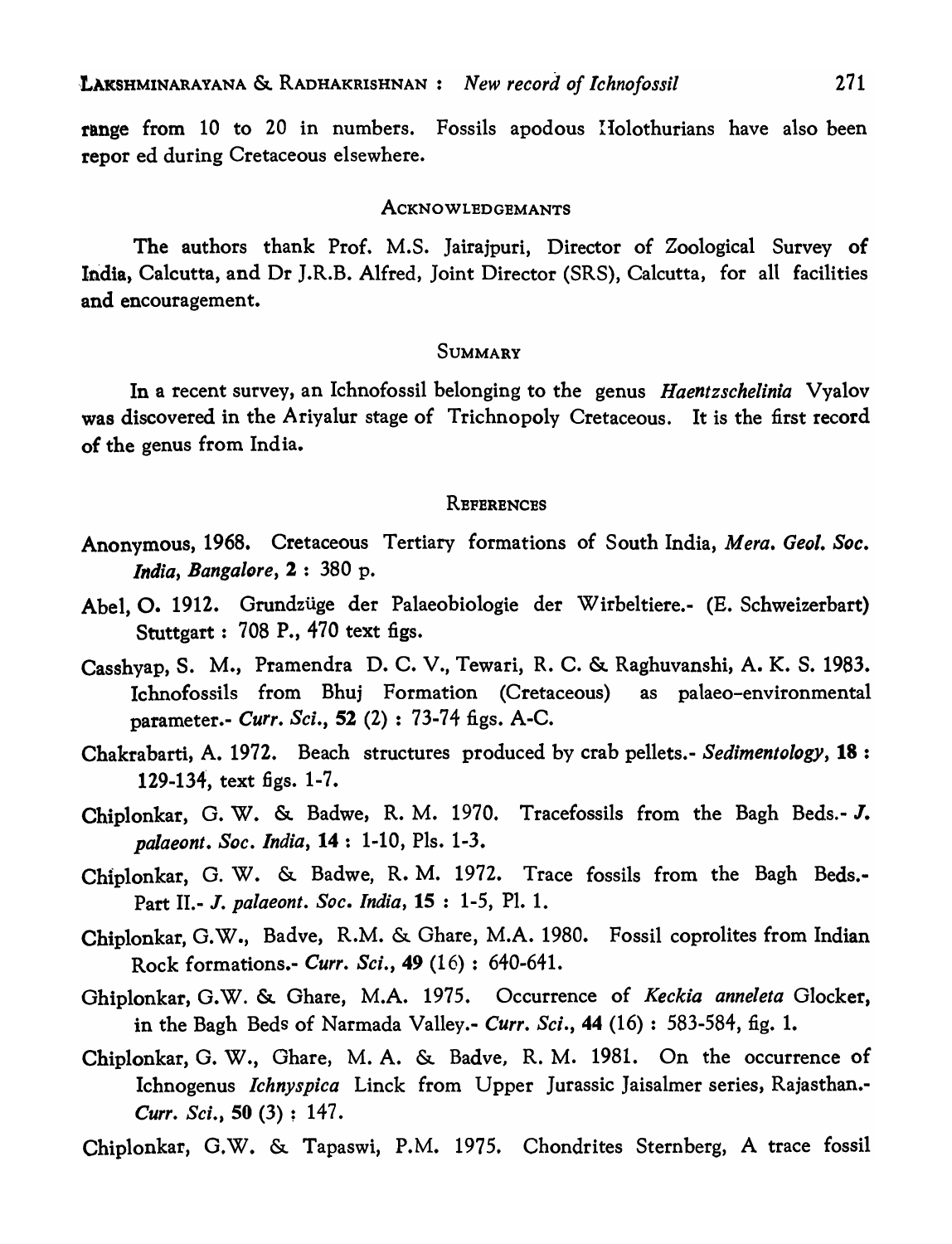from the Dalmiapuram formation, Trichinopoly District, South India.- *Curr. Sci.*, 44 (4): 123-124, 1 fig.

- Gupta, P.D., Srivastava, M.L. & Agarwal, V.C. 1966. Occurrence of *Nereites* : A fossil polychaete (Annelida) in Rajasthan.- *Curr. Sci.*, 35 (24): 624.
- Hantzschel, W. 1962. Trace fossils and Problematica.- *In:* Moore, R.C., ed., *Treatise on Invertebrate Paleontology. (Geol. Soc. Ameriea* & *Univ. Kansas Press),* New York, (W): 177-245, Text-figs 109-149.
- Hantzschel, W. 1975. Trace fossils and Problematica.- *In:* Moore, R.C., ed., *Treatise on Invertebrate Paleontology. (Geol. Soc. America* & *Univ. K.ansas Press),* New York,  $(W): 1-269$ , text-figs 1-110.
- Howell, B. F. 1956. Evidence from fossils of the age of the Vindhyan system.-J. *palaeont Soc. India,* 1 : 108-112.
- Jacob, K. 1938. Fossil algae from Waziristan.- J. *Indian bot. Soc.,* 17: 173-176, PI. 1.
- Kumar, S. &. Singh, M. P. 1983. Discovery of ichnogenus *Belorhaphe* Fuchs, from the Garlyang Formation Malla Johar Area, Uttar Pradesh.- *Curr. Sci.*, 52 (21): 1018, 1 fig.
- Kummel, B. & Teichert, C. 1970. Stratigraphy and paleontology of the Permian— Triassic boundary beds, Salt Range and Trans-Indus Ranges, West Pakistan.- *In* Kummel, B. &. Teichert. C. ed., *Stratigraphy boundary problems, Permian and Triassic of West Pakistan (Geology Department. Univ. Kansas), Spec. Publ.*  4: 1-110.
- Mathur, S. M. &. Verma, N. K. 1983. A new Ichnofossil from the Bhandra group, Vindyan Super group.- *Curr. Sci.*, 52 (9): 426-428, 1 fig.
- Maithy, P. K., Kedar Narain, &. Sarkar, A. 1986. Body and Trace fossils from the Rohtas Formation (Vindhyan Super group) exposed around Akbarpur, Rohtas District.- *Curr. Sci.*, 55 (20): 1029-1030.
- Misra, R. C. &. Dube, S. N. 1952. A new collection and re-study of-the organic remains from the Suket shales (Vindhyans) Rampura, Madhya Bharat.- *Sci. Cult.,* 18 ; 46-48.
- Osgood, R. G. 1970. Trace fossils of the Cincinnati Area... *Palaeont. gr. am., 6*  (41) : 281-444, text-figs 1-29, PIs. 57-83.
- Pascoe, E. H. 1959. *A manual of the Geology of India and Burma.-* (Govt. of India), New Delhi, 3 : 485-1343.
- Sahni, M. R. 1936. *Fermoria minima:* a revised classification of the organic remains from the Vindhyan of India.- *Rec. Geol. Survey India,* 69 : 458-468, fig. 43.